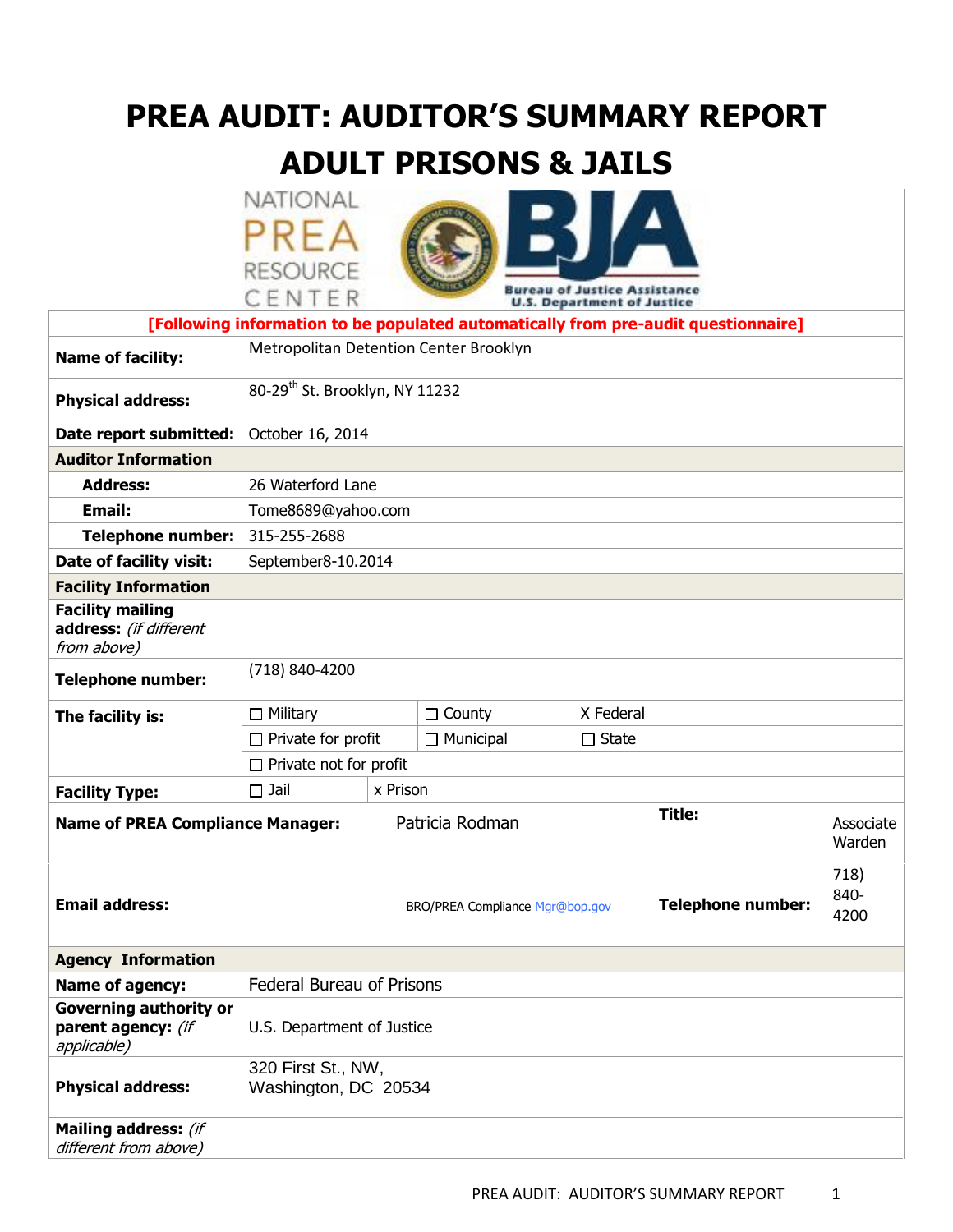| <b>Telephone number:</b>              | (202)-307-3198                             |                             |                           |  |  |  |  |
|---------------------------------------|--------------------------------------------|-----------------------------|---------------------------|--|--|--|--|
| <b>Agency Chief Executive Officer</b> |                                            |                             |                           |  |  |  |  |
| Name:                                 | Charles E. Samuels, Jr.                    | Title:                      | Director                  |  |  |  |  |
| <b>Email address:</b>                 | <b>BOP-CPD/PREA</b><br>COORDINATOR@bop.gov | <b>Telephone</b><br>number: | 202-514-4919              |  |  |  |  |
| <b>Agency-Wide PREA Coordinator</b>   |                                            |                             |                           |  |  |  |  |
| Alix McLearen<br>Name:                |                                            | Title:                      | National PREA Coordinator |  |  |  |  |
| <b>Email address:</b>                 | Amclearen@bop.gov                          | <b>Telephone</b><br>number: | (202) 514-4919            |  |  |  |  |

# **AUDIT FINDINGS**

#### **NARRATIVE:**

The Metropolitan Detention Center (MDC) Brooklyn is the largest and most complex federal detention center in the country. The institution's mission is to house federal detainees from the New York metropolitan areas that are going through the judicial process. However, as an administrative level facility, MDC Brooklyn houses all types of sentenced and un-sentenced offenders (designated, hold-over, pre-trial). Between 80 to 100 pre-trial detainees travel back and forth on a daily basis from the facility to court proceedings in Brooklyn, Manhattan, and New Jersey. The facility serves the Eastern and Southern Districts of New York. Federal detainees from the District of New Jersey and the Eastern District of Pennsylvania are also housed in the institution. Additionally, MDC Brooklyn operates as a transfer center averaging 8400 yearly admissions. Last year alone, over 44,000 offenders traveled through MDC Brooklyn. The facility houses a number of high profile offenders involved in a variety of illegal activity including terrorism, organized crime, and drug smuggling. Generally, offenders are housed on a short-term basis averaging 120-180 days. The facility also houses approximately 350 Cadre offenders. The cadre offenders are assigned to MDC Brooklyn to assist in the maintenance and upkeep of the facility. Many of the cadre offenders are from the immediate geographical area which helps maintain family ties and facilitate visiting.

In January 1992, the Bureau of Prisons gained possession of the structure and began transforming the warehouse into an interim facility to house federal offenders until a new institution could be constructed. When the West building was completed, an executive staff decision was made for this interim facility to remain open permanently.

 Each housing unit in both the East and West buildings is staffed by a unit manager, case manager, correctional counselor, and a unit secretary. These staff persons are directly responsible for the dayto-day needs of the offenders. Please refer to the attached site and floor plans to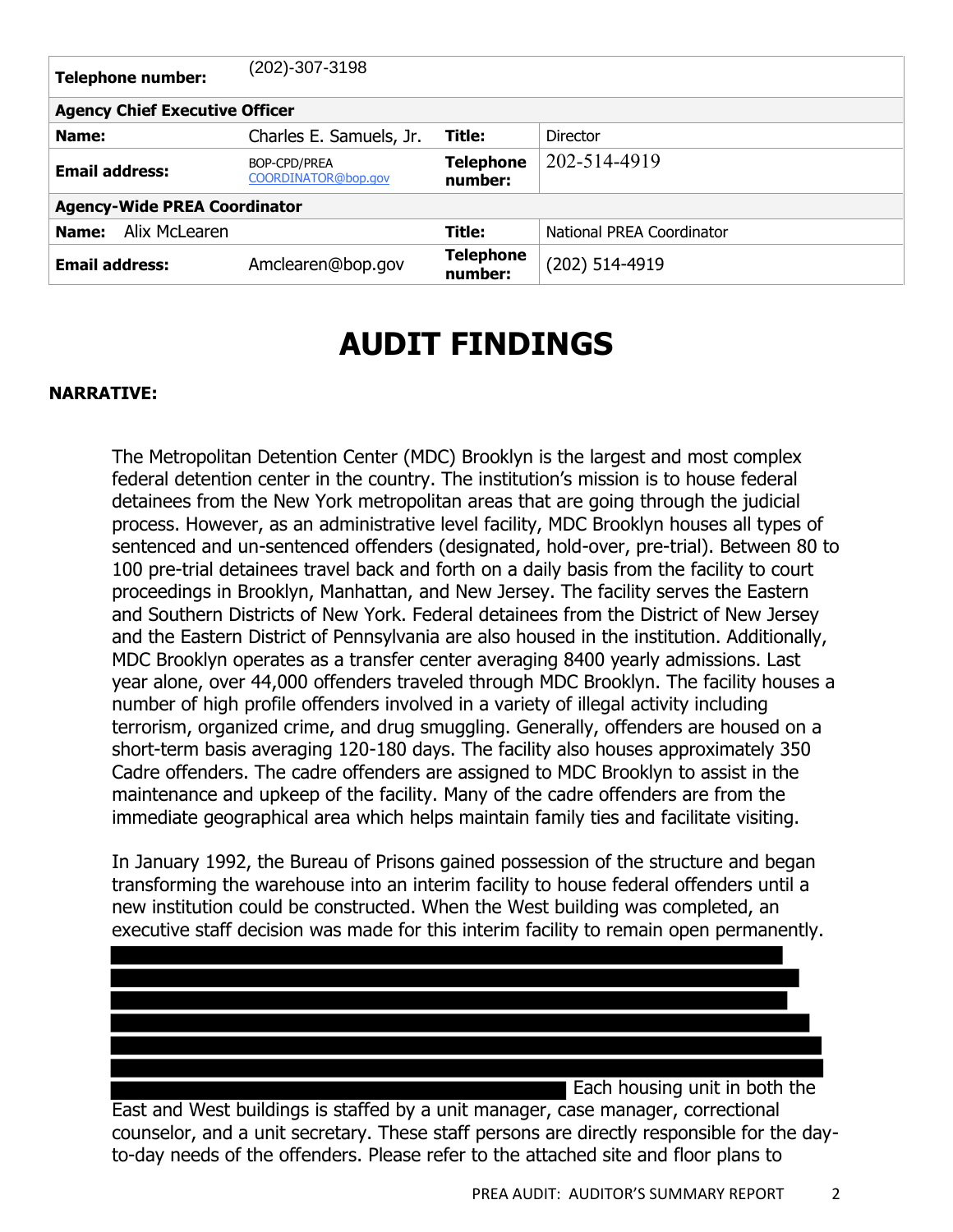#### **SUMMARY OF AUDIT FINDINGS:**

During the last 12 months Brooklyn had 24 cases of sexual abuse and sexual harassment investigated. Seventeen (17) of these cases were alleged sexual abuse and (7) were alleged sexual harassment.

The seventeen (17) sexual abuse allegations involved four (4) allegations made by inmates arriving at Brooklyn occurring at other facilities involving staff. Once the facility learned of each of these four allegations the Warden at Brooklyn made immediate notifications to the facilities where the incidents were alleged to have taken place. All these cases are still under investigation. Of the remaining thirteen (13) sexual abuse allegations, four (4) involved staff and nine (9) involved other inmates. Among the abuse allegations involving staff, three (3) were unfounded and five (5) still under investigation. Of the nine (9) abuse allegations involving other inmates, one (1) was unsubstantiated, seven (7) were unfounded with 0ne (1) still under investigation.

The seven (7) sexual harassment allegations involved one (1) allegation made by an inmate against staff and six (6) allegations against other staff. All of these allegations were determined to be unfounded.

| Number of standards exceeded: |              |
|-------------------------------|--------------|
| Number of standards met:      | 41           |
| Number of standards not met:  | $\mathbf{U}$ |
| Non-applicable:               |              |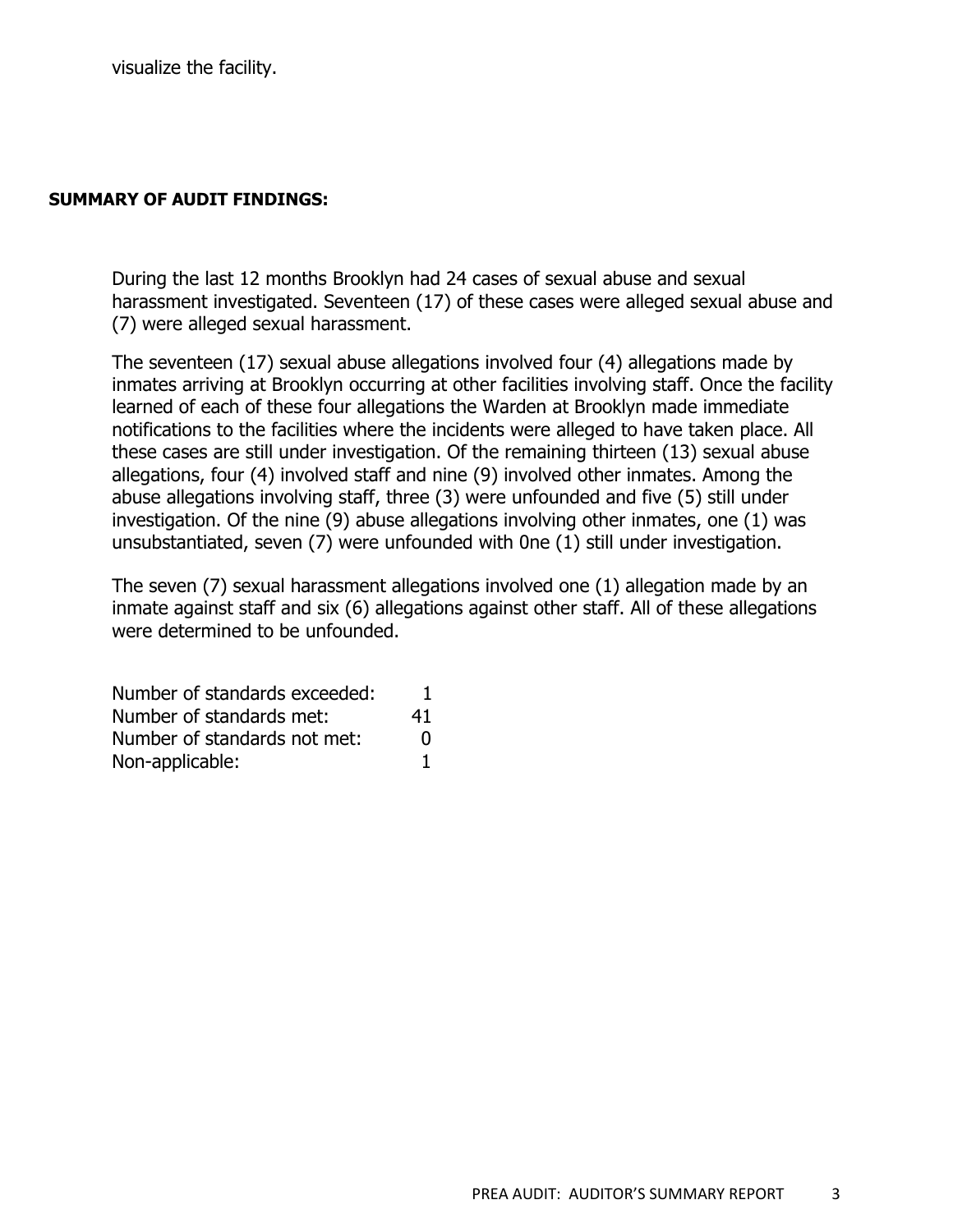# **§115.11 - Zero tolerance of sexual abuse and sexual harassment; PREA coordinator**

 $\Box$  Exceeds Standard (substantially exceeds requirement of standard)

X Meets Standard (substantial compliance; complies in all material ways with the standard for the relevant review period)

 $\Box$  Does Not Meet Standard (requires corrective action)

The Bureau of Prisons (BOP) has a written policy mandating zero tolerance towards all forms of sexual abuse and sexual harassment in Policy, Sexually Abusive Behavior Prevention and Intervention Program (PS 5324.11). The policy describes the agency's approach to preventing, detecting, and responding to sexual abuse and sexual harassment and includes definitions of prohibited behaviors. MDC Brooklyn has a Supplemental Policy outlining how it implements the agency's zero-tolerance approach policy.

The National PREA Coordinator, who was interviewed by David Haasenritter and the PREA Compliance Manager at the facility, stated they had enough time and authority to perform the duties of the title. The facility PREA Manager was interviewed at the time of the site visit and she indicated she had sufficient time to conduct her PREA responsibilities.

### **§115.12 - Contracting with other entities for the confinement of inmates**

 $\Box$  Exceeds Standard (substantially exceeds requirement of standard)

X Meets Standard (substantial compliance; complies in all material ways with the standard for the relevant review period)

 $\Box$  Does Not Meet Standard (requires corrective action)

The Bureau of Prisons does contract with other entities for the confinement of inmates and has a contract monitor. PREA auditor David Haasenritter shared the results of his interview with the Agency Contract Manager. The contracts were discussed and reviewed to ensure the private facilities adopted and complied with PREA standards, and provided for monitoring compliance with PREA standards.

#### **§115.13 – Supervision and Monitoring**

 $\Box$  Exceeds Standard (substantially exceeds requirement of standard)

X Meets Standard (substantial compliance; complies in all material ways with the standard for the relevant review period)

□ Does Not Meet Standard (requires corrective action)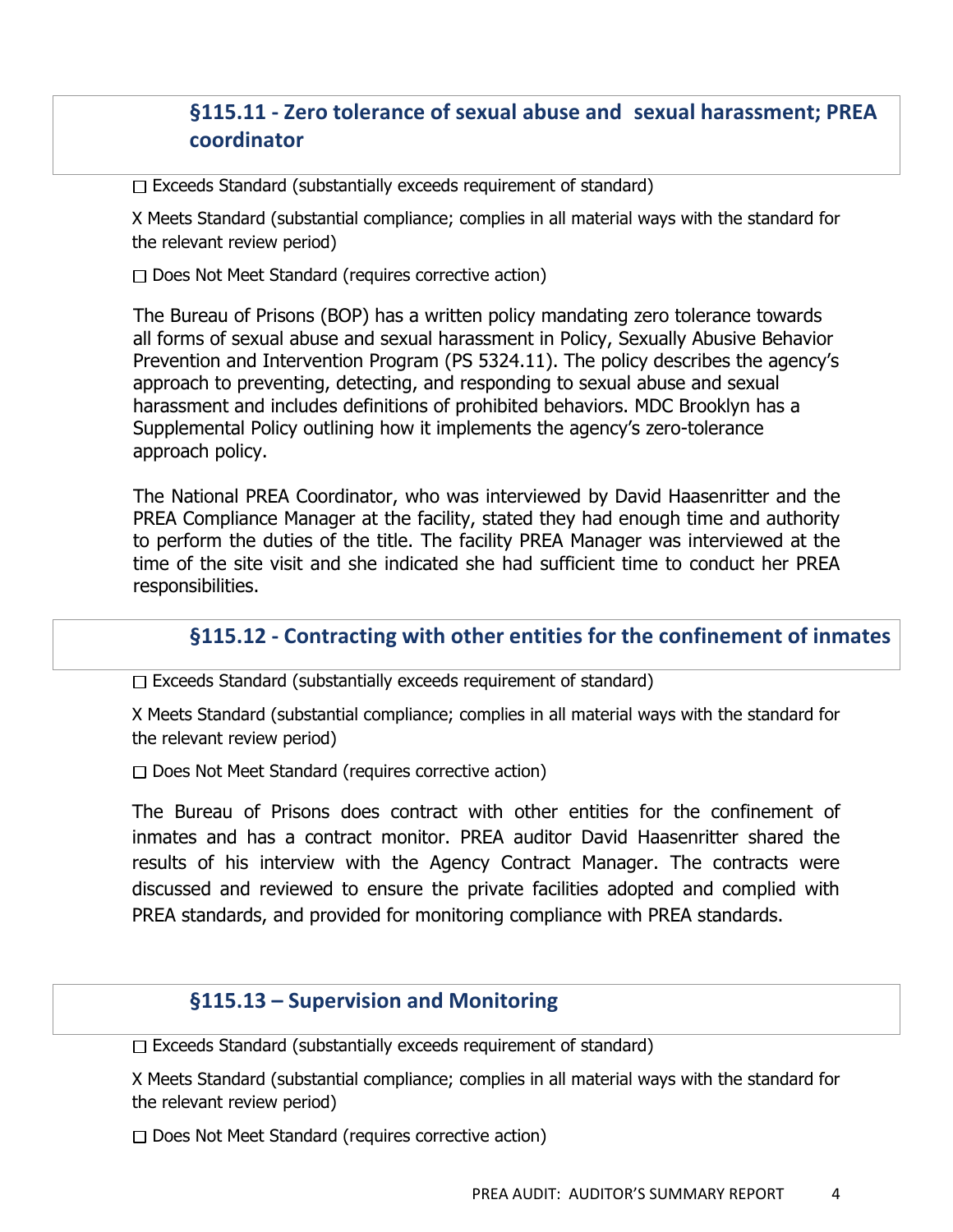MDC Brooklyn has a staffing plan that is reviewed and takes into account items such as generally accepted detention practices, physical plant, inmate population and prevalence of substantiated and unsubstantiated sexual abuse allegations. The PREA Compliance Manager at Brooklyn and the Warden are personally involved when reviewing staffing requirements and appropriate numbers of assigned staff. There has been no deviation to this staffing plan in the last 12 months and the interview with the Warden indicated she is notified if there is any. The PREA Manager and the facility review their staffing annually and forward it to the National PREA Coordinator with any recommendations. Supervisor's rounds are documented. Interviews conducted with them indicated the round are done regularly at different times. To the extent possible they to keep staff from alerting others by altering the sequence of areas they visit.

# **§115.14 – Youthful Inmates**

 $\Box$  Exceeds Standard (substantially exceeds requirement of standard)

 $\Box$  Meets Standard (substantial compliance; complies in all material ways with the standard for the relevant review period)

 $\Box$  Does Not Meet Standard (requires corrective action)

MDC- Brooklyn is an adult male and female facility that does not receive inmates under the age of 18 years. The standard is not applicable.

#### **§115.15 – Limits to Cross-Gender Viewing and Searches**

 $\Box$  Exceeds Standard (substantially exceeds requirement of standard)

X Meets Standard (substantial compliance; complies in all material ways with the standard for the relevant review period)

 $\Box$  Does Not Meet Standard (requires corrective action)

MDC- Brooklyn has not conducted any crossgender strip searches or cross-gender visual body cavity searches in the last 12 months. The auditor observed curtains on the showers and doors on toilet stalls during the tour. The random interviews with staff and inmates indicated inmates have privacy and are not exposed while showering, using the toilet or dressing. The inmate interviews also indicated that opposite gender staff announces their presence each time he/she enter the living areas. Both auditors witnessed the announcements being made during the site visit.

# **§115.16 – Inmates with Disabilities and Inmates who are Limited English Proficient**

 $\Box$  Exceeds Standard (substantially exceeds requirement of standard)

X Meets Standard (substantial compliance; complies in all material ways with the standard for the relevant review period)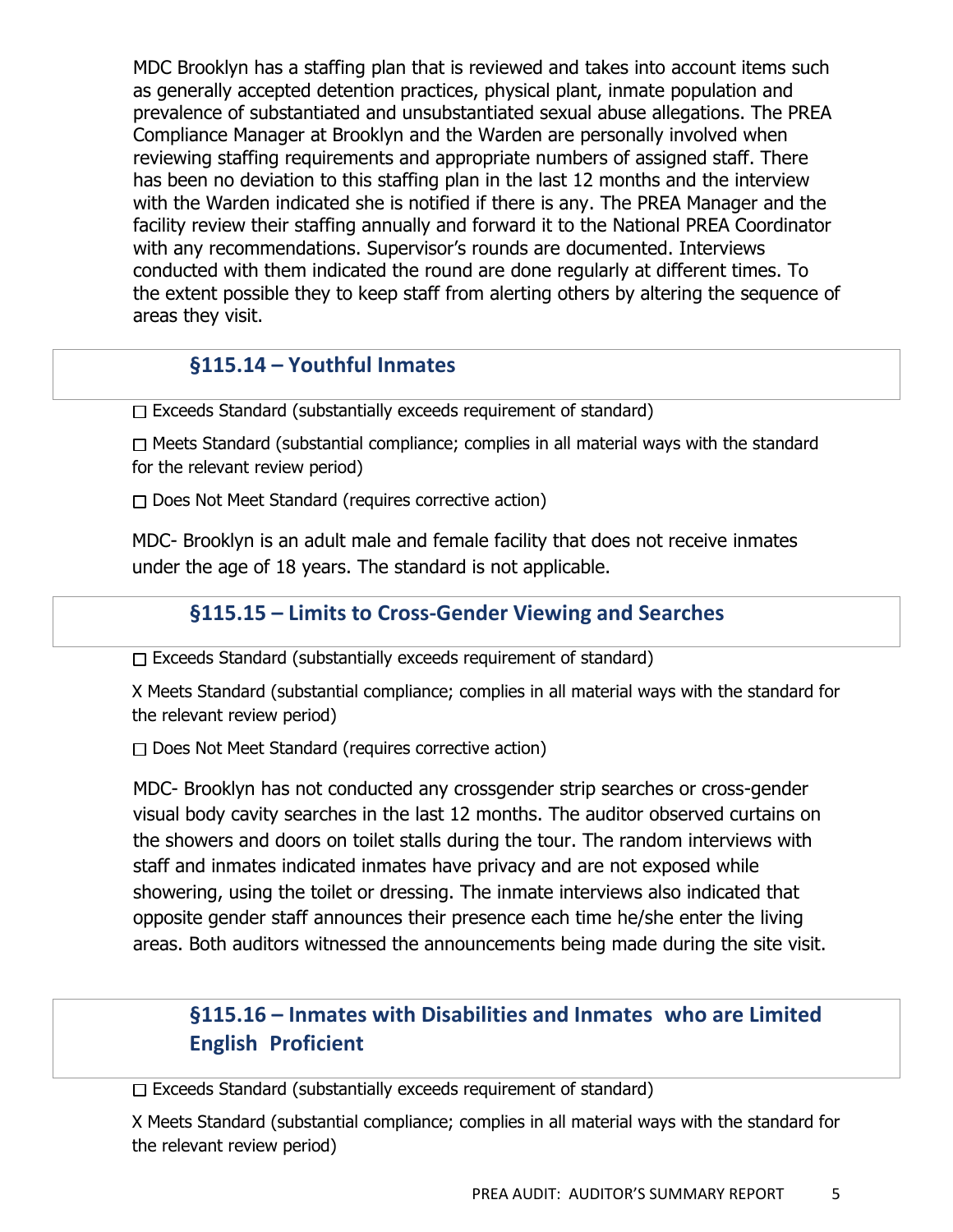$\Box$  Does Not Meet Standard (requires corrective action)

MDC Brooklyn insures that inmates with disabilities and inmates, who are limited English proficient, have an equal opportunity to participate in or benefit from all aspects of the agency's efforts to prevent, detect, and respond to sexual abuse and sexual harassment. PREA information is available in Spanish and English. The facility has a sign language staff person and utilizes Affordable Languages Services, LTD to provide interpretive services for inmates.

# **§115.17 – Hiring and Promotion Decisions**

 $\Box$  Exceeds Standard (substantially exceeds requirement of standard)

X Meets Standard (substantial compliance; complies in all material ways with the standard for the relevant review period)

 $\Box$  Does Not Meet Standard (requires corrective action)

The BOP policy (PS3000.03) does not allow hiring or promotions of staff including volunteers/contractors who have been convicted of sexual abuse in prison/jail or in community. Background checks are done on all employees, contractors and volunteers prior to working or volunteering. All 5-year background re-checks are done and are up to date and employees and volunteers/contractors are required to report any contact with law enforcement. According to the attorney in Central Office Human Recourses, that handles all requests for employees seeking employment somewhere else, all substantiated allegations of sexual abuse and sexual harassment are reported to the prospective employer.

# **§115.18 – Upgrades to Facilities and Technology**

 $\Box$  Exceeds Standard (substantially exceeds requirement of standard)

X Meets Standard (substantial compliance; complies in all material ways with the standard for the relevant review period)

 $\Box$  Does Not Meet Standard (requires corrective action)

David Haasenritter, PREA Auditor interviewed the Deputy Director of the BOP, she indicated when expanding or upgrading facilities she requires that new technologies be taken into consideration during the design phase to safeguard staff and inmates.

**The Warden indicated that she** recently placed convex mirrors in some areas to enhance some blind spots. She also indicated that she was open to suggestions from anyone who may offer input for technology upgrades.

### **§115.21 – Evidence Protocol and Forensic Medical Examinations**

 $\Box$  Exceeds Standard (substantially exceeds requirement of standard)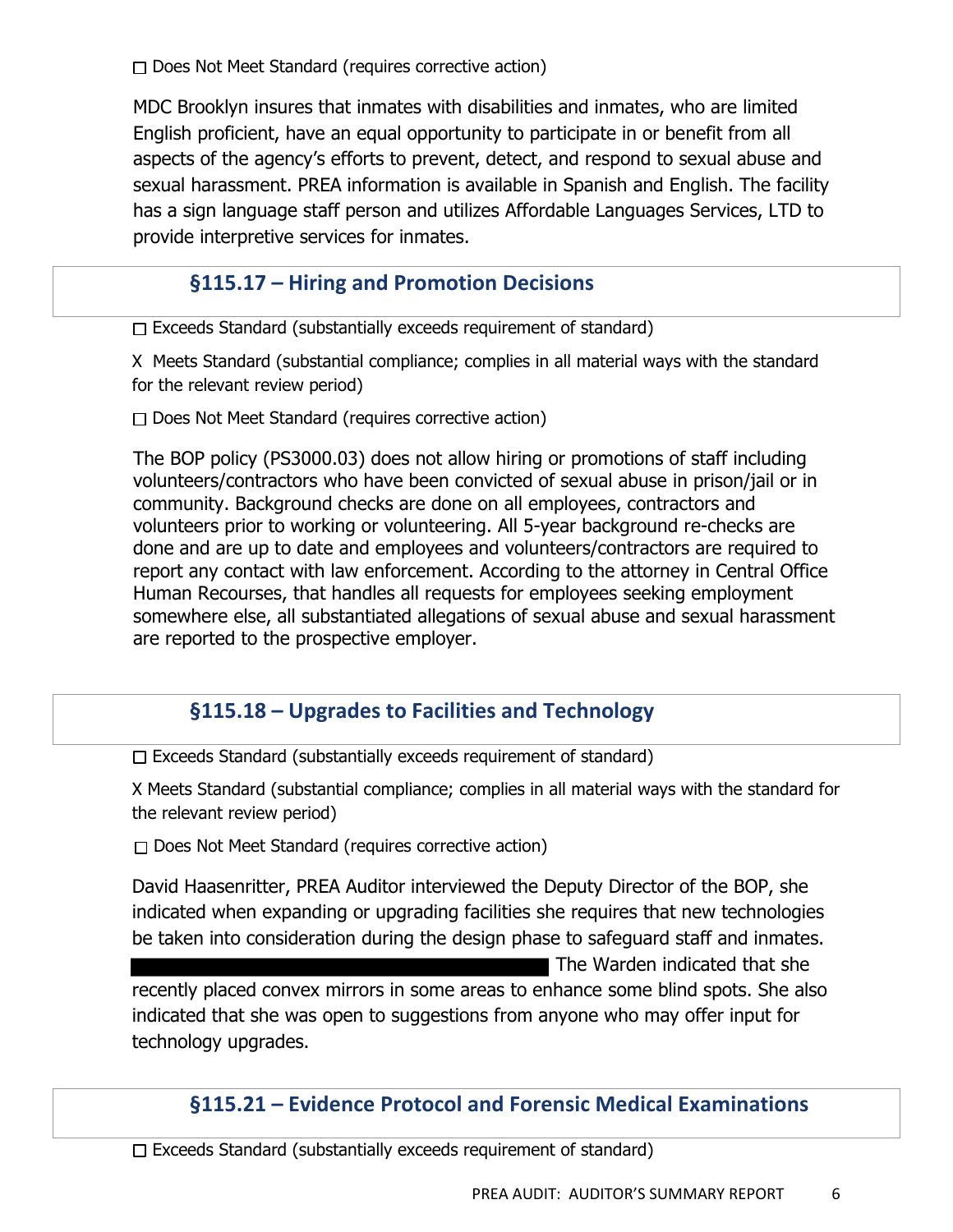X Meets Standard (substantial compliance; complies in all material ways with the standard for the relevant review period)

 $\Box$  Does Not Meet Standard (requires corrective action)

MDC Brooklyn offers all victims of sexual abuse access to forensic medical examinations at Lutheran Hospital without any financial cost to the inmate. A SAFE/SANE Nurse performs these examinations. They also make available the St Luke-Roosevelt Crime Victim Treatment Center Advocacy Group to any victim of sexual abuse. The facility conducts all administrative investigations through their SIS Lieutenant. Once it has been determined the case is criminal it is handled by the FBI, by Agency policy. The facility investigator has received additional training on investigative techniques adopted from the recent edition of DOJ "National Protocol for Sexual Assault Medical Forensic Examinations". The training is documented in his training record. He described in detail what the training involved during his interview.

# **§115.22 – Policies to Ensure Referrals of Allegations for Investigations**

 $\Box$  Exceeds Standard (substantially exceeds requirement of standard)

X Meets Standard (substantial compliance; complies in all material ways with the standard for the relevant review period)

 $\Box$  Does Not Meet Standard (requires corrective action)

The Bureau of Prisons policy PS 5324.11 requires that an administrative investigation, and if warranted a criminal investigation be initiated and completed by the FBI/OIG, for all allegations of sexual abuse and sexual harassment. The policies describing the investigation are outlined on the BOP Agency web page. The auditor interviewed both the Warden and SIS Lieutenant and they each indicated they follow this Agency policy and initiate an investigation immediately upon being notified of any allegation of sexual abuse or sexual harassment.

# **§115.31 – Employee Training**

X Exceeds Standard (substantially exceeds requirement of standard)

 $\Box$  Meets Standard (substantial compliance; complies in all material ways with the standard for the relevant review period

Does Not Meet Standard (requires corrective action)

All staff at MDC has received PREA training and have signed acknowledging their understanding of the BOP "zero tolerance" policy and their responsibilities to respond to any allegations. All staff is trained as first responders and each carry a small credit card size card with their responsibilities outlined on it. Interviews of random staff and general questions asked during the tour clearly indicated staff understands all policy aspects of responding to allegations of sexual abuse. Staff appeared very prepared for any situation.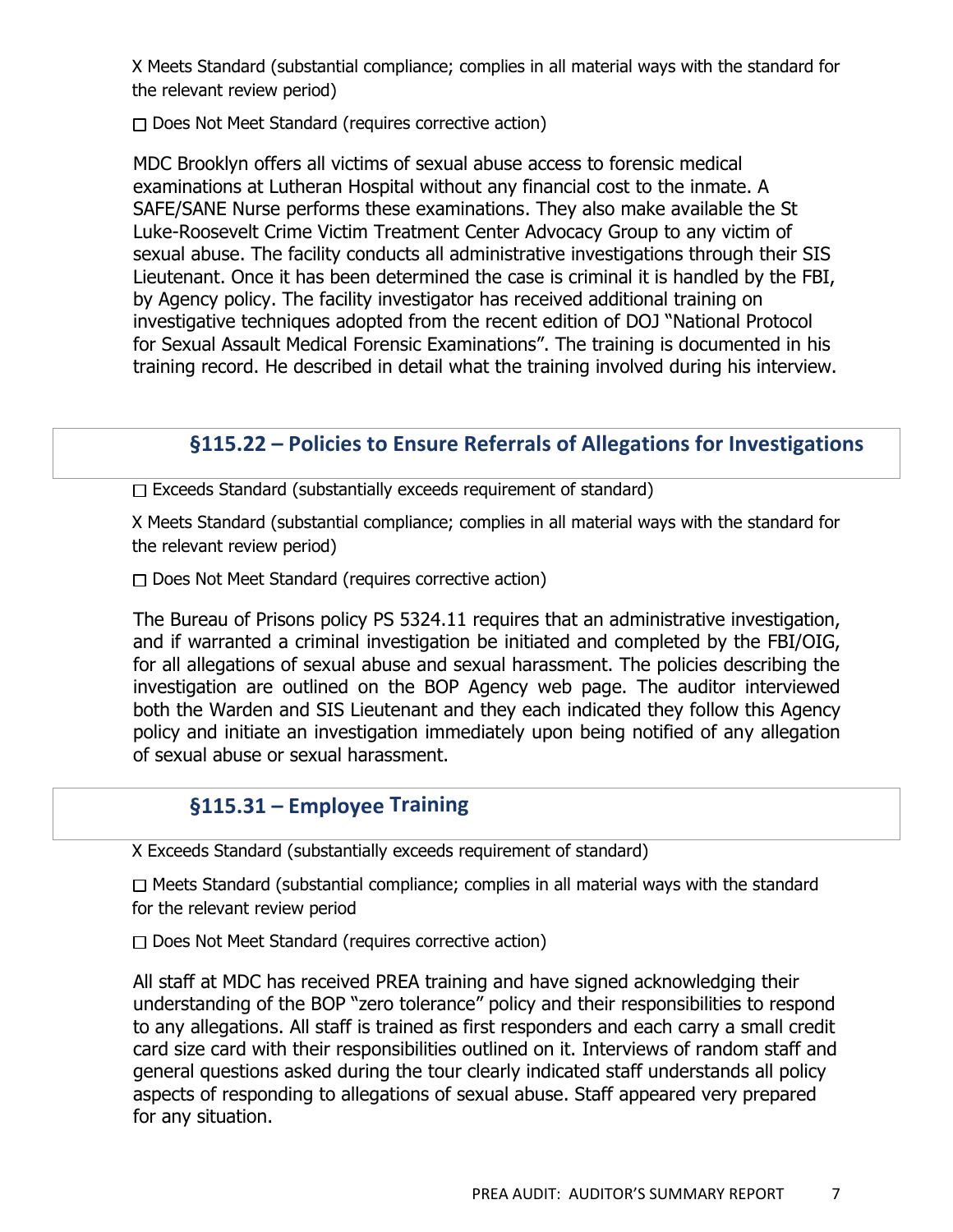## **§115.32– Volunteer and Contractor Training**

 $\Box$  Exceeds Standard (substantially exceeds requirement of standard)

X Meets Standard (substantial compliance; complies in all material ways with the standard for the relevant review period)

 $\Box$  Does Not Meet Standard (requires corrective action)

All contractors and volunteers at MDC Brooklyn receive PREA training prior to assuming their duties. The auditor reviewed a sampling of contractor and volunteer training records and found they had signed acknowledging their understanding of the PREA training. This was also substantiated during the contractor and volunteer interviews.

## **§115.33 – Inmate Education**

 $\Box$  Exceeds Standard (substantially exceeds requirement of standard)

X Meets Standard (substantial compliance; complies in all material ways with the standard for the relevant review period)

 $\Box$  Does Not Meet Standard (requires corrective action)

All inmates receive PREA information upon arrival in the Receiving and Discharge (R&D) area at MDC Brooklyn. The information includes how and who to report as well as a video they are required to watch. There were no inmate intakes performed during the site visit. The auditor did review PREA documentation each inmate receives on arrival informing them of their right to be free from sexual abuse and harassment and how to report allegations if necessary. Inmates who had not been received at Brooklyn within the last 12 months received this same identical training at mandatory "Town Hall" meetings on each of the Housing Units. Inmates that were randomly interviewed stated that they had received both written and video information on safeguarding themselves and how to report in the event of sexual assault victimization.

# **§115.34 – Specialized Training: Investigations**

 $\Box$  Exceeds Standard (substantially exceeds requirement of standard)

X Meets Standard (substantial compliance; complies in all material ways with the standard for the relevant review period)

 $\Box$  Does Not Meet Standard (requires corrective action)

MDC Brooklyn conducts administrative investigations on all cases of sexual abuse and sexual harassment. If there is evidence that a crime has been committed the case is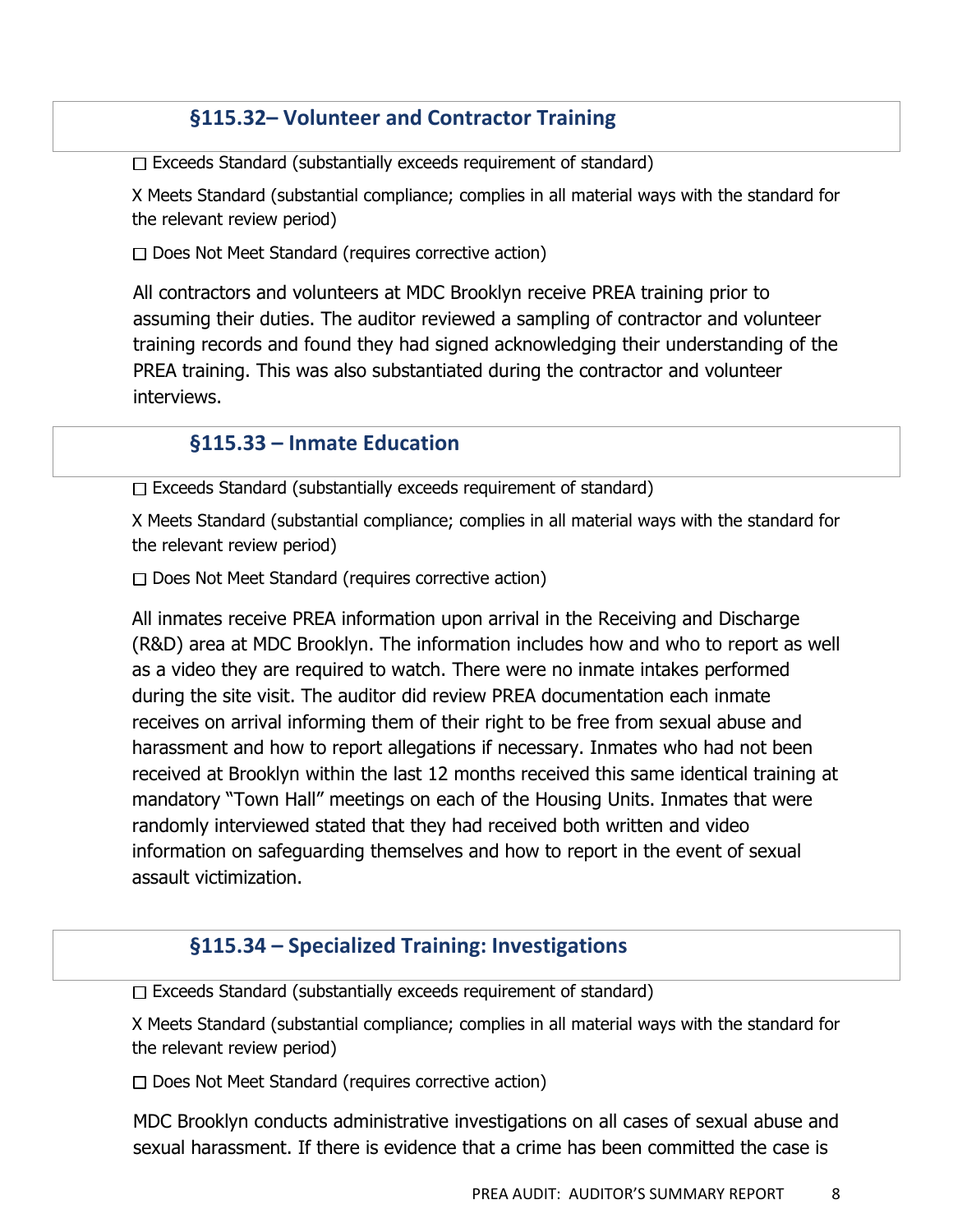referred to the FBI. The SIA Lieutenant is the person who conducts these administrative investigations. He has received specialized training, in addition to general training provided to all employees. The training included techniques for interviewing sexual abuse victims, proper use of Miranda and Garrity warnings, sexual abuse evidence collection in confinement settings, and the criteria and evidence required to substantiate a case for administrative action or prosecution referral. His training, from NIC, was documented in the training file.

#### **§115.35 – Specialized training: Medical and mental health care**

 $\Box$  Exceeds Standard (substantially exceeds requirement of standard)

X Meets Standard (substantial compliance; complies in all material ways with the standard for the relevant review period)

 $\Box$  Does Not Meet Standard (requires corrective action)

A review of medical and mental health staff training records and interviews with Medical and Mental Health staff demonstrated compliance to the additional specialized training to detect and access signs of sexual abuse and sexual harassment, how to preserve evidence, how to respond to victims and how and to whom to report incidents.

### **§115.41 – Screening for Risk of Victimization and Abusiveness**

 $\Box$  Exceeds Standard (substantially exceeds requirement of standard)

X Meets Standard (substantial compliance; complies in all material ways with the standard for the relevant review period)

 $\Box$  Does Not Meet Standard (requires corrective action)

The intake screening is suppose to consider, at a minimum, the following criteria to assess inmates for risk of sexual victimization: 1) Whether the inmate has a mental, physical, or developmental disability; (2) The age of the inmate; (3) The physical build of the inmate; (4) Whether the inmate has previously been incarcerated. (5) Whether the inmate's criminal history is exclusively nonviolent; (6) Whether the inmate has prior convictions for sex offenses against an adult or child;(7) Whether the inmate is or is perceived to be gay, lesbian, bisexual, transgender, intersex, or gender nonconforming; (8) Whether the inmate has previously experienced sexual victimization; (9) the inmate's own perception of vulnerability; and (10) whether the inmate is detained solely for civil immigration purposes. The auditor did not observe any intake screenings while at Brooklyn. The auditor interviewed the staff member who conducts the intake screening and he indicated that they ask all ten of the criteria. I specifically asked him if he asked question 7 and he responded "yes". Both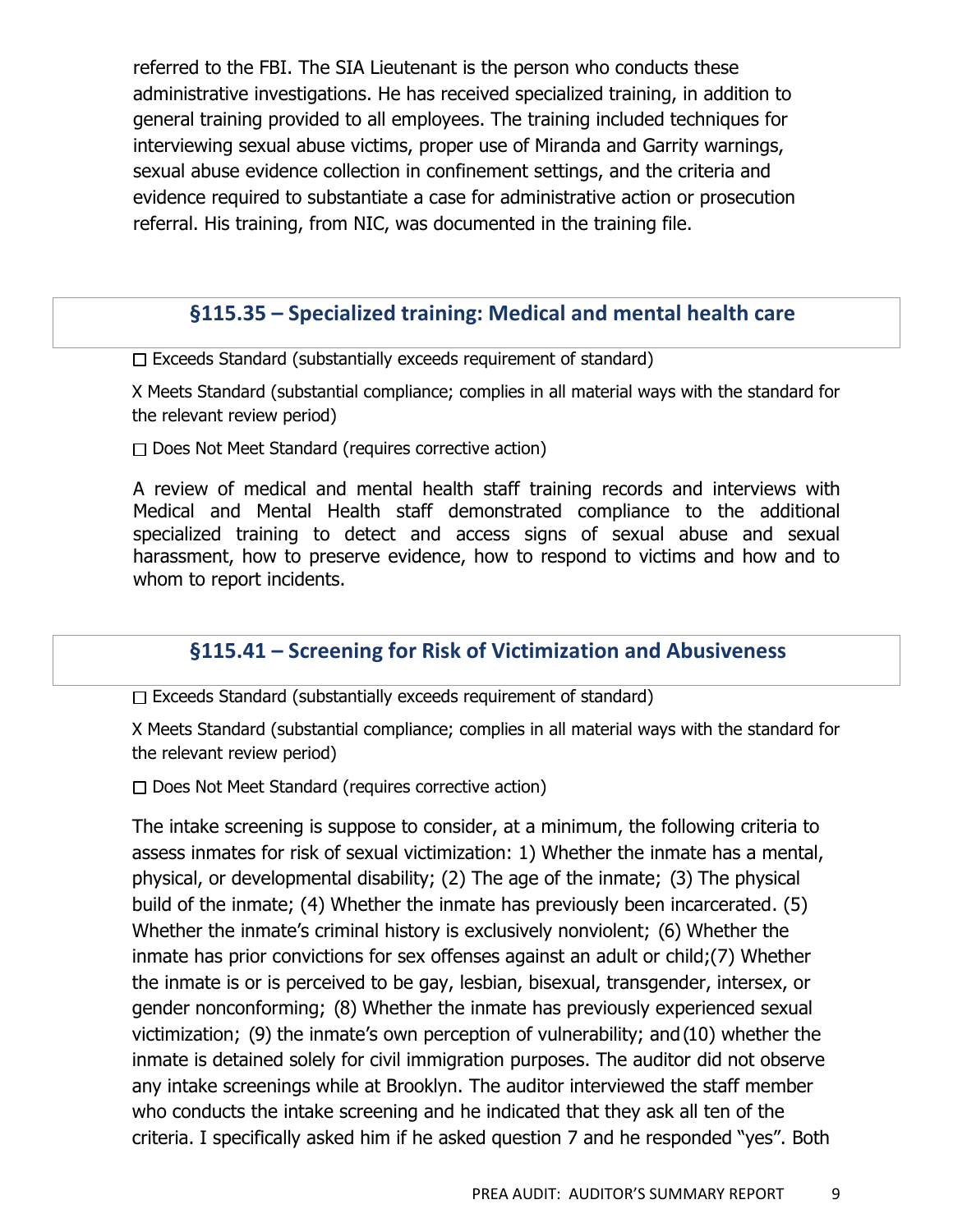auditors interviewed approximately 30 inmates and the vast majority recalled being asked all the questions.

## **§115.42 – Use of Screening Information**

 $\Box$  Exceeds Standard (substantially exceeds requirement of standard)

X Meets Standard (substantial compliance; complies in all material ways with the standard for the relevant review period)

 $\Box$  Does Not Meet Standard (requires corrective action)

The placement of transgendered and/or intersex inmates is done only after a Central Office Review Committee has reviewed each case individually. Dave Haasenritter, PREA auditor verified this Central Office placement review process with members of the Review Committee and indicated their review did meet the standard requirement. Transgender/Intersex inmates receive a face-to-face review at least twice a year, a requirement by BOP for all inmates, in which their program assignment, work assignment, discipline record as well as their views with respect to their safety is questioned. As previously indicated the auditor interviewed two members of the intake staff and unit management staff to question them on how the screening form and appendix A of the Agency Policy is used to determine work/housing and education assignments. Each explained how it was used in detail considering potential victimization, prior victimization and prior abuse perpetration among other things.

### **§115.43 – Protective Custody**

 $\Box$  Exceeds Standard (substantially exceeds requirement of standard)

X Meets Standard (substantial compliance; complies in all material ways with the standard for the relevant review period)

 $\Box$  Does Not Meet Standard (requires corrective action)

The Bureau of Prisons Policy PS5324.11 prohibits the facility from placing inmates at high risk of victimization in involuntary segregation unless there is no alternative available. If placed there inmates must be provided programs, privileges, education and work or document why they didn't. Interviews with the Warden, Segregation Supervisor and Segregation line staff all indicated that segregation has not been used during the last 12 months to house inmates at high risk for victimization. The auditor interviewed an alleged victim of sexual assault and she indicated she was never placed in involuntary segregation. The Warden did indicate if the facility found the need to place an inmate in involuntary segregation it would be short term and never beyond 30 days.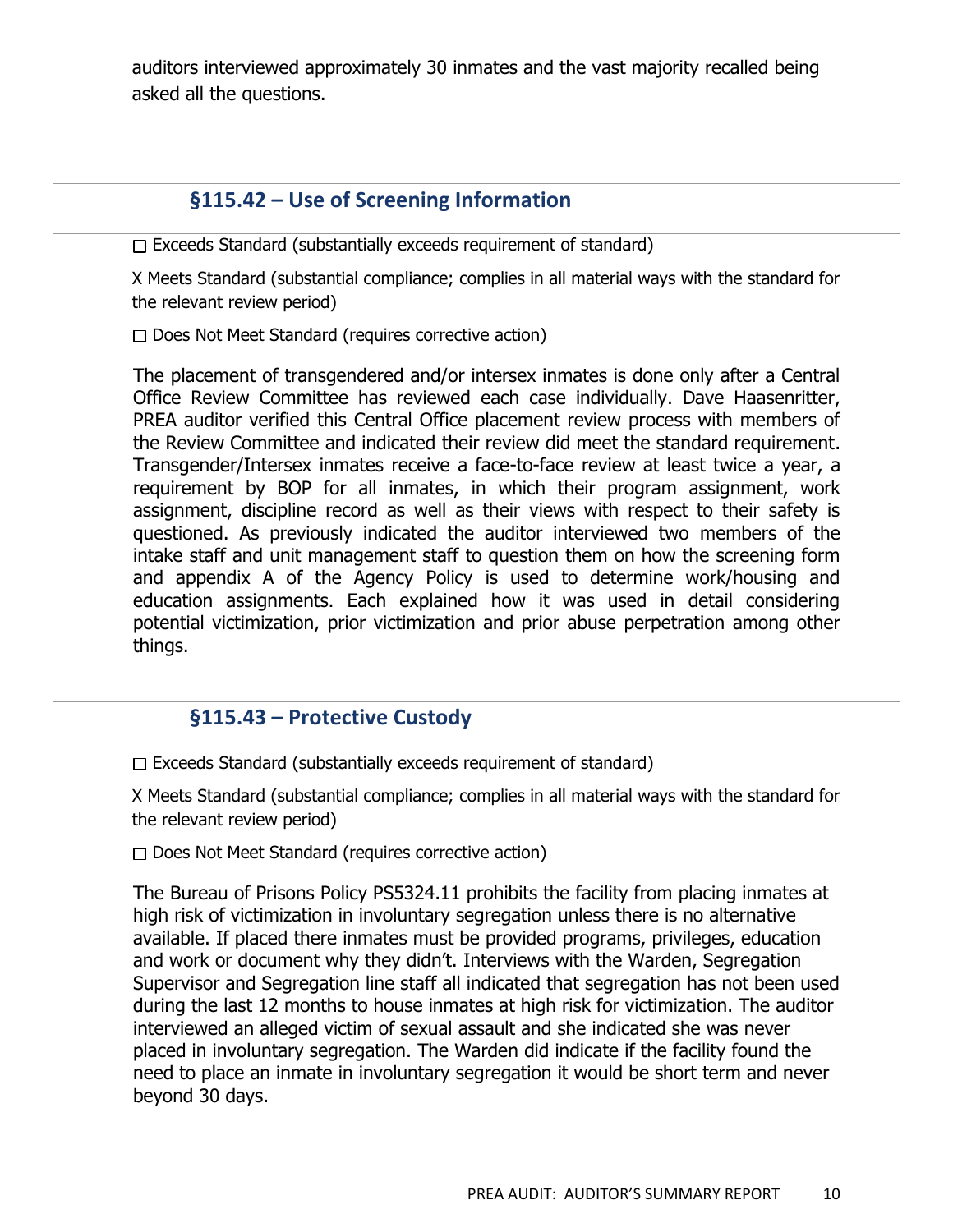# **§115.51 – Inmate Reporting**

 $\Box$  Exceeds Standard (substantially exceeds requirement of standard)

X Meets Standard (substantial compliance; complies in all material ways with the standard for the relevant review period)

 $\Box$  Does Not Meet Standard (requires corrective action)

Bureau of Prison policy (PS 5324.11) describes the different means by which an inmate may report sexual victimization. Staff and inmate interviews indicated that inmates could report through various methods to staff and Department of Justice through TRULINCS computer email link directly. Most inmates knew third party notification process. Inmates in Segregation are afforded access to TRULINCS link as well. All inmates placed in segregation need to do is state to any staff member they have legal work so that they are released to utilize the TRULINCS system. The inmate can then sent an anonymous or signed email to the Department of Justice.

## **§115.52 – Exhaustion of Administrative Remedies**

 $\Box$  Exceeds Standard (substantially exceeds requirement of standard)

X Meets Standard (substantial compliance; complies in all material ways with the standard for the relevant review period)

 $\Box$  Does Not Meet Standard (requires corrective action)

POLICY/PROCEDURE REGARDING INMATE GRIEVANCES OF SEXUAL ABUSE (PS1330.18) details procedure for filing a grievances involving sexual abuse. The policy states no timeline for filing regardless of when the alleged incident occurred. MDC Brooklyn has had no grievances filed alleging sexual abuse.

# **§115.53 – Inmate Access to Outside Confidential Support Services**

 $\Box$  Exceeds Standard (substantially exceeds requirement of standard)

X Meets Standard (substantial compliance; complies in all material ways with the standard for the relevant review period)

 $\Box$  Does Not Meet Standard (requires corrective action)

The standard requires the facility to provide inmates with access to outside victim advocates for emotional support services related to sexual abuse by giving inmates mailing addresses and telephone numbers, including toll-free hotline numbers where available, of local, State, or national victim advocacy or rape crisis organizations. Brooklyn was providing this information to inmates but only to those who identified themselves as victims or prior victims. This was provided in the mental health department. The auditor informed the facility that the standard does not indicate that this information be provided to only those who identify as victims as some inmates may not want to disclose this information but still may want to talk to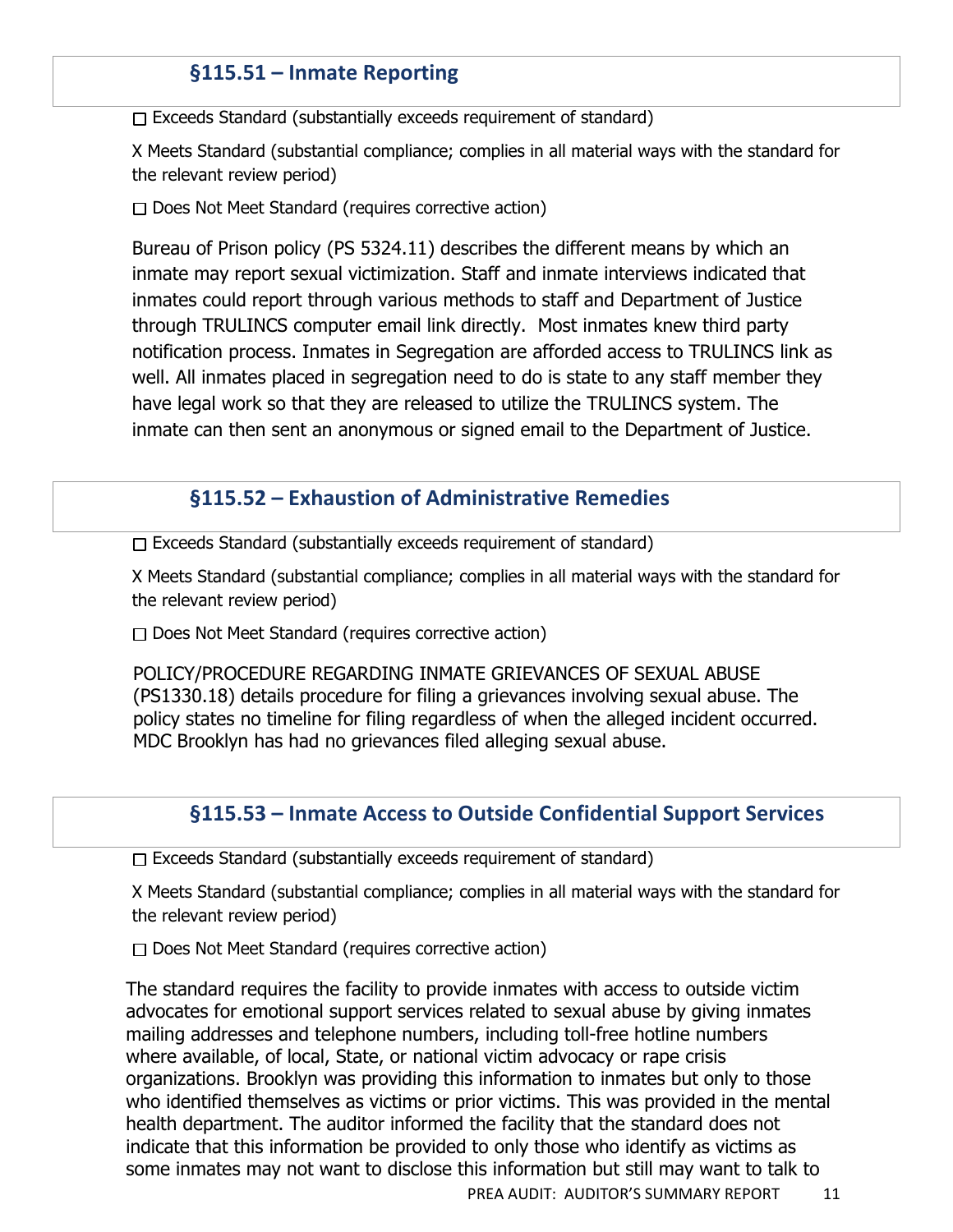an outside victim advocate group. Of all the inmates that were interviewed  $(30+)$ none were aware of any outside advocacy group. After speaking with the Warden informational notices, for an outside group, were placed on each of the housing unit bulletin boards with additional notices placed on the inmate email page.

## **§115.54 – Third-Party Reporting**

 $\Box$  Exceeds Standard (substantially exceeds requirement of standard)

X Meets Standard (substantial compliance; complies in all material ways with the standard for the relevant review period)

 $\Box$  Does Not Meet Standard (requires corrective action)

Brooklyn has third party reporting of sexual abuse or sexual harassment through the BOP Agency web site. To get to the section for making a report is not easy as you have to navigate through different pages to get to it, but it is available. Most of the inmates that were interviewed were not aware of it when questioned but they indicated they weren't aware based on the fact that they really had not interest to know about it. The Agency should make a better effort to make it easier to navigate their web site and reinforce with inmates third party reporting by family and friends on their behalf via this link.

## **§115.61 – Staff and Agency Reporting Duties**

 $\Box$  Exceeds Standard (substantially exceeds requirement of standard)

X Meets Standard (substantial compliance; complies in all material ways with the standard for the relevant review period)

 $\Box$  Does Not Meet Standard (requires corrective action)

Staff duties for reporting sexual abuse and sexual harassment are outlined in policy Sexually Abusive Behavior Prevention and Intervention Program (PS 5324.11) These responsibilities are reiterated in the training each staff member receives and are carried by each staff in the credit card size card each staff member carries. Every employee that was interviewed knew their responsibility to immediately report knowledge, suspicion or information and also their obligation in confidentiality of information and disclosure only to their supervisor as required for an investigation.

### **§115.62 – Agency Protection Duties**

 $\Box$  Exceeds Standard (substantially exceeds requirement of standard)

X Meets Standard (substantial compliance; complies in all material ways with the standard for the relevant review period)

D Does Not Meet Standard (requires corrective action)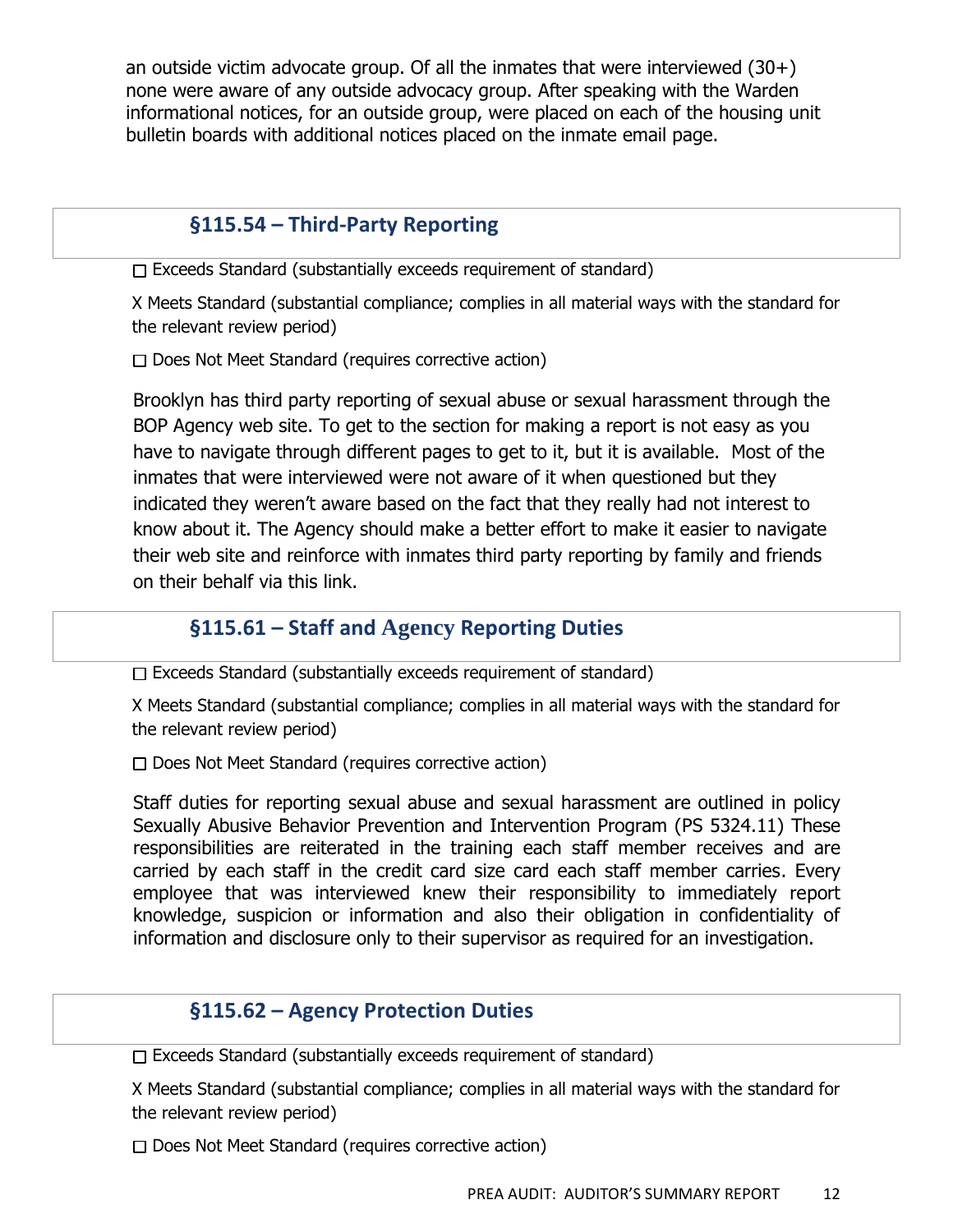Agency policy PS5324.11 requires staff to take immediate action to protect any inmate they learn may be subject to substantial risk of victimization. During each random and specialized staff interview the auditor heard the immediate steps they'd take to protect an inmate subject to risk of imminent sexual abuse.

# **§115.63 – Reporting to Other Confinement Facilities**

 $\Box$  Exceeds Standard (substantially exceeds requirement of standard)

X Meets Standard (substantial compliance; complies in all material ways with the standard for the relevant review period)

 $\Box$  Does Not Meet Standard (requires corrective action)

Agency policy PS5324.11 requires when a sexual abuse allegation is made that an inmate was sexually abused while confined at another facility, the Warden that received the allegation shall notify the Warden where the alleged abuse occurred within 72 hours after receiving the allegation. The Warden, Deputy Warden and PREA Compliance Manager were well aware of the requirement when questioned during interviews. There have been 4 reported cases to date. Two were alleged sexual abuse within a BOP facility and two were alleged at other correctional facilities

The Warden notified all four of the Wardens where the alleged abuse occurred within 72 hours after receiving the allegation, both by phone and in writing (email).

# **§115.64 – Staff First Responder Duties**

 $\Box$  Exceeds Standard (substantially exceeds requirement of standard)

X Meets Standard (substantial compliance; complies in all material ways with the standard for the relevant review period)

 $\Box$  Does Not Meet Standard (requires corrective action)

The Bureau of Prisons trains all staff as first responders, regardless of their title. During the interview phase of the audit each staff member was questioned with regard to his or her responsibilities and all were able to describe in detail the actions they would take if an inmate made a sexual abuse allegation to them following the steps outlined in the standard. Their primary responsibility is the safety and protection of the victim including the preservation of all potential evidence. As previously indicated each employee carries a small card outlining their duties in the event they are confronted with an allegation.

# **§115.65 – Coordinated Response**

 $\Box$  Exceeds Standard (substantially exceeds requirement of standard)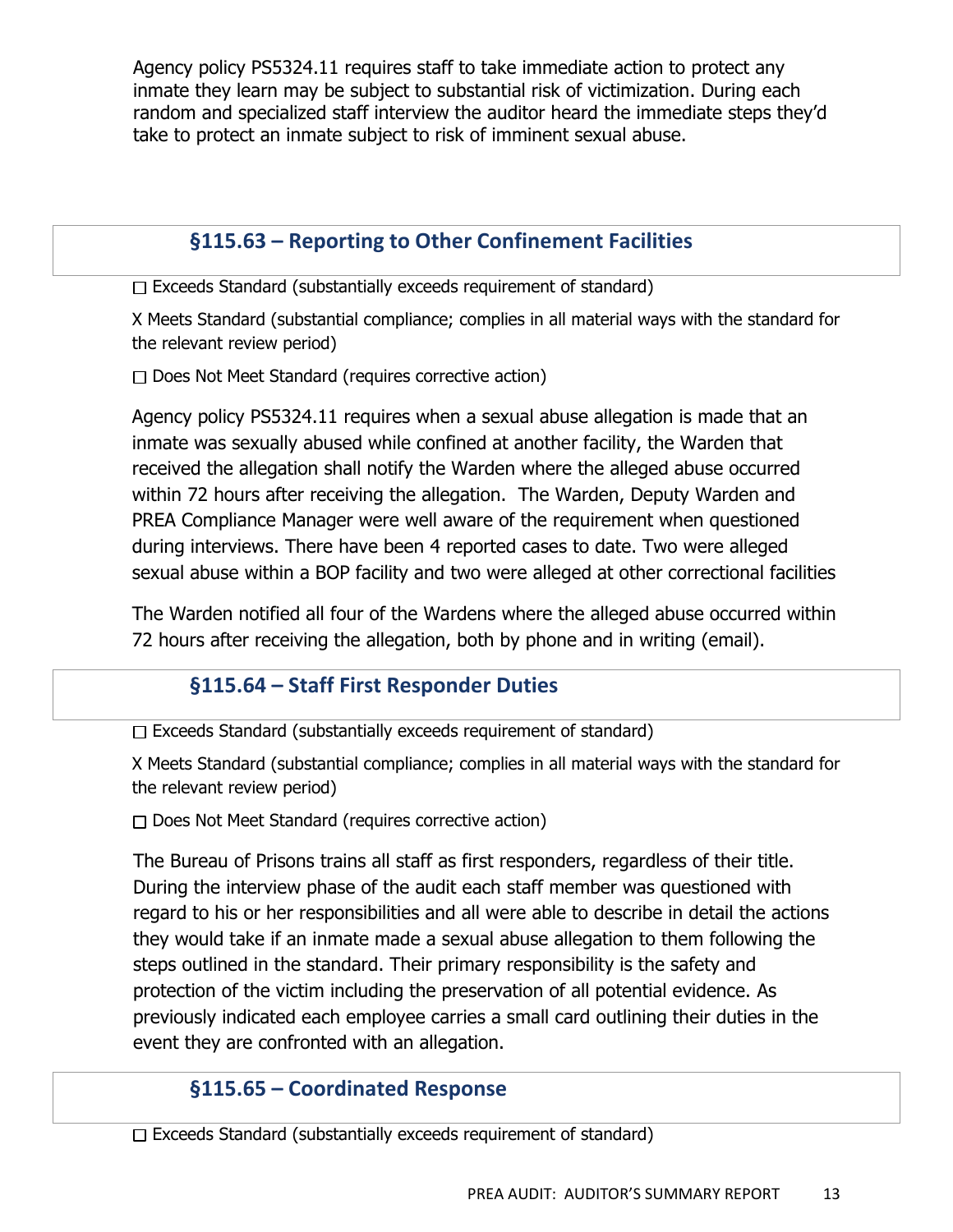X Meets Standard (substantial compliance; complies in all material ways with the standard for the relevant review period)

 $\Box$  Does Not Meet Standard (requires corrective action)

MDC Brooklyn has a written institutional plan to coordinate actions taken in response to an incident of sexual abuse. It outlines duties and responsibilities among staff first responders, medical and mental health practitioners, investigators, and the facility Leadership. Each of the specialized interviews confirmed their knowledge of the policy and their responsibility in the overall process.

# **§115.66 – Preservation of ability to protect inmates from contact with abusers**

 $\Box$  Exceeds Standard (substantially exceeds requirement of standard)

X Meets Standard (substantial compliance; complies in all material ways with the standard for the relevant review period)

 $\Box$  Does Not Meet Standard (requires corrective action)

The Master Agreement between the FBOP and Council of Prison Locals – American Federation of Government Employees was signed on July 21, 2014. IAW Article 30 – Discipline and Adverse Actions, Section g, "The employer may elect to reassign the employee to another job within the institution or remove the employee from the institution pending investigation and resolution of the matter, in accordance with applicable laws, rules and regulations.

### **§115.67 – Agency protection against retaliation**

 $\Box$  Exceeds Standard (substantially exceeds requirement of standard)

X Meets Standard (substantial compliance; complies in all material ways with the standard for the relevant review period)

 $\Box$  Does Not Meet Standard (requires corrective action)

Bureau of Prison policy PS5324.11 charges the Associate Warden as the staff member to ensure that there is no retaliation against any inmate or staff member who reported sexual abuse or sexually harassment. The auditor reviewed retaliation documentation during the site visit. Brooklyn conducts periodic checks up to 90 days but beyond if the situation requires it. With inmates they look at inmate disciplinary reports, housing or program changes. With staff they look at performance reviews or reassignments and shift changes.

# **§115.68 – Post-Allegation Protective Custody**

 $\Box$  Exceeds Standard (substantially exceeds requirement of standard)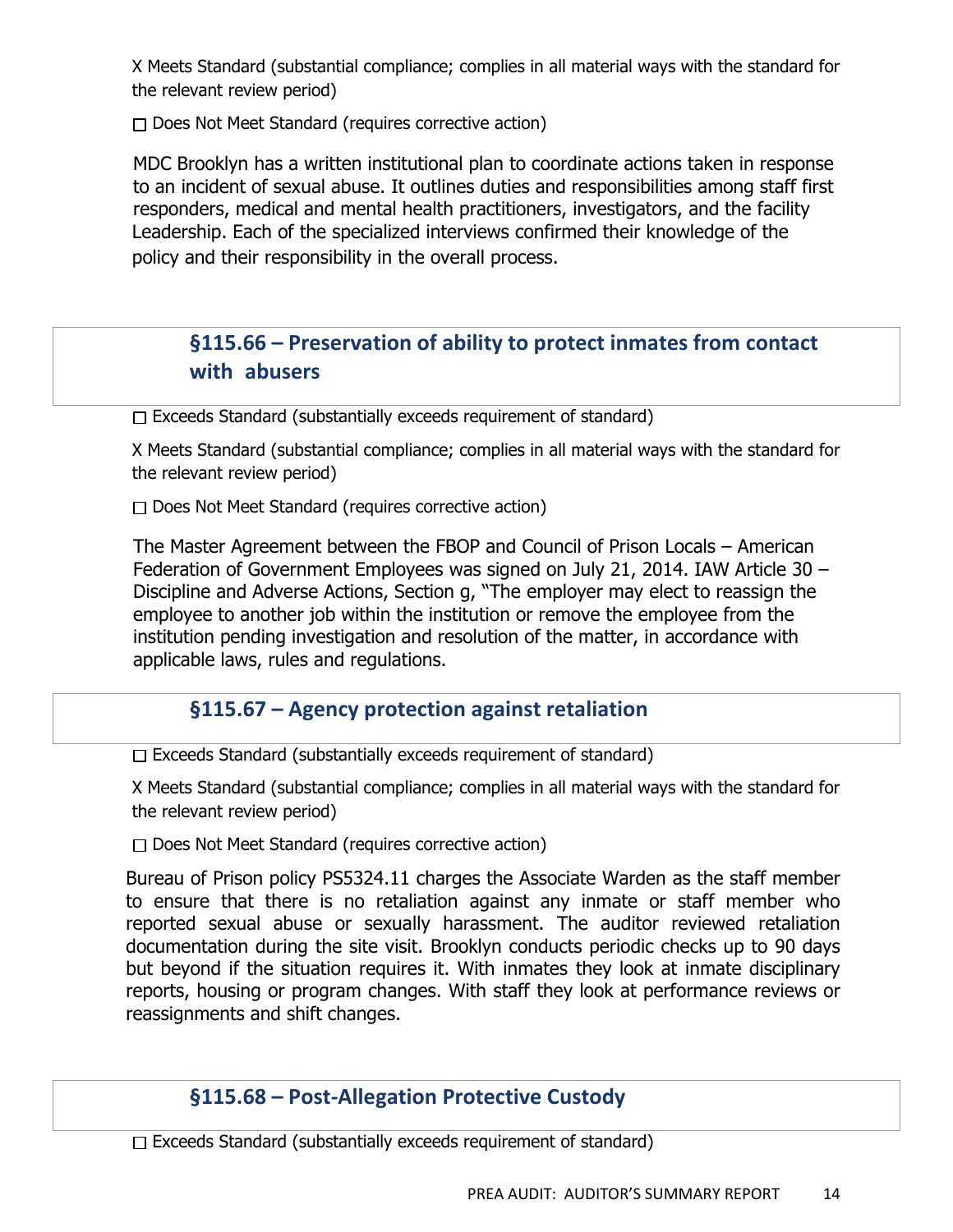X Meets Standard (substantial compliance; complies in all material ways with the standard for the relevant review period)

 $\Box$  Does Not Meet Standard (requires corrective action)

As indicated in standard 115.43, use of Protective Custody to protect alleged victims is only as a last resort for a very short time. Interviews with the Warden, Segregation Supervisor and Segregation line staff that segregation has not been used during the last 12 months to protect an alleged victim.

# **§115.71 – Criminal and Administrative Agency Investigations**

 $\Box$  Exceeds Standard (substantially exceeds requirement of standard)

X Meets Standard (substantial compliance; complies in all material ways with the standard for the relevant review period)

 $\Box$  Does Not Meet Standard (requires corrective action)

The SiA Lieutenant initiates an investigation, at MDC Brooklyn, immediately on being notified of any allegation. His training record and interview demonstrated he received special training from NIC to conduct sexual assault investigations. According to his interview the credibility of an alleged victim, suspect, or witness is assessed on an individual basis and not determined by the person's status as inmate or staff. Once his investigation appears to be criminal, the case is referred to the Office of the Inspector General and/or FBI. The Lieutenant does not proceed with any further part of the investigation unless directed by either of these Agencies.

### **§115.72 – Evidentiary Standard for Administrative Investigations**

 $\Box$  Exceeds Standard (substantially exceeds requirement of standard)

X Meets Standard (substantial compliance; complies in all material ways with the standard for the relevant review period)

 $\Box$  Does Not Meet Standard (requires corrective action)

The Bureau Policy PS5324.11 indicates that only a preponderance of evidence be established, as the standard, when determining allegations are substantiated. During the SIA Lieutenant interview, he indicated that this is the threshold he uses to determine each case.

# **§115.73 – Reporting to Inmate**

 $\Box$  Exceeds Standard (substantially exceeds requirement of standard)

X Meets Standard (substantial compliance; complies in all material ways with the standard for the relevant review period)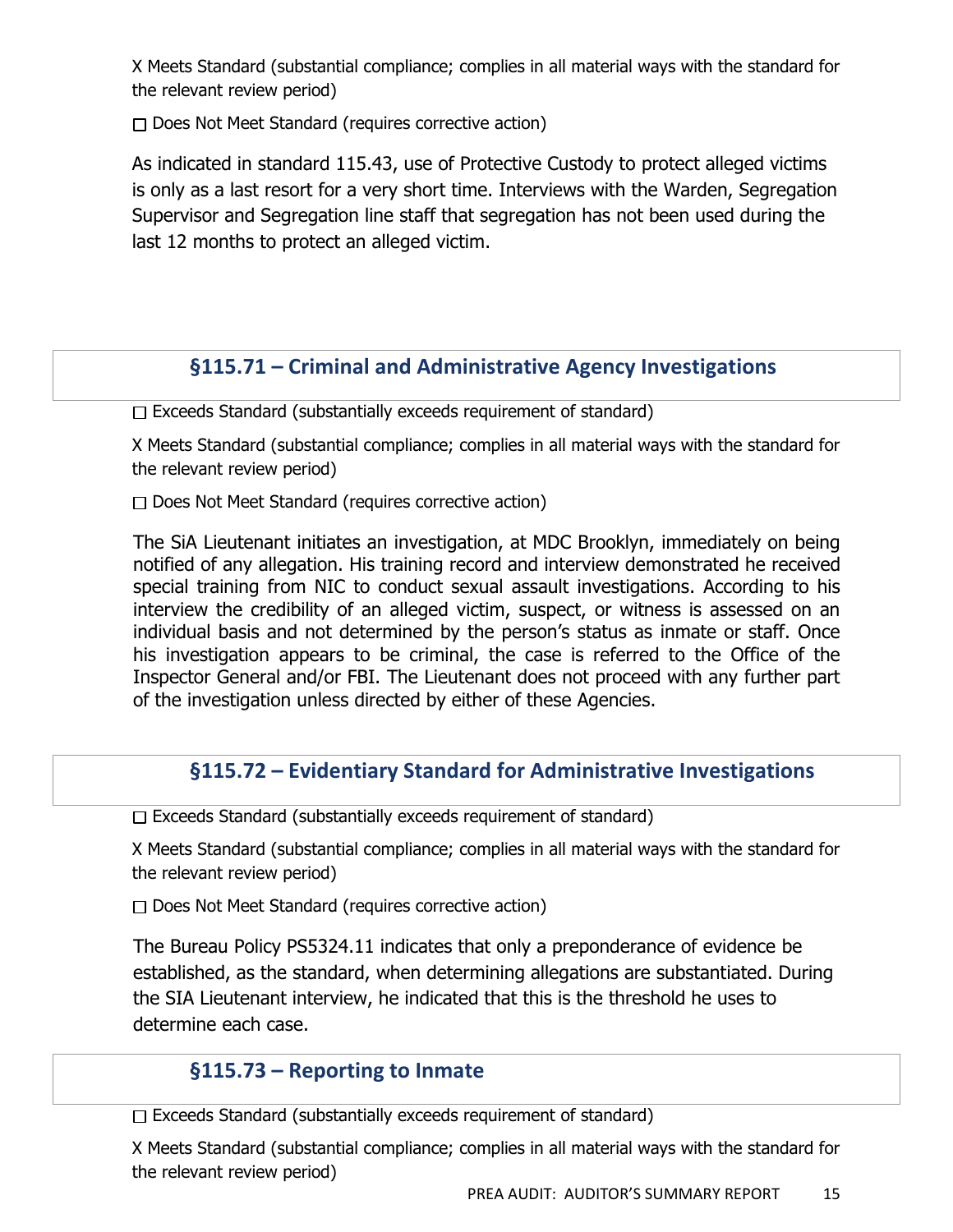$\Box$  Does Not Meet Standard (requires corrective action)

The auditor reviewed completed investigations files which included notifications that inmates were informed of the outcome of the investigations whether the allegation had been determined to be substantiated, unsubstantiated, or unfounded. There were no staff allegations that were substantiated but if there had been the inmate would be informed of the status of the staff member in writing to include whenever: the staff member is no longer posted within the inmate's unit; the staff member is no longer employed at the facility; the agency learns that the staff member has been indicted on a charge related to sexual abuse within the facility; or the agency learns that the staff member has been convicted on a charge related to sexual abuse within the facility. If the inmate was alleged to have been sexually abused by another inmate, the investigator informs the alleged victim whenever: the alleged abuser has been indicted on a charge related to sexual abuse within the facility; or been convicted on a charge related to sexual abuse within the facility.

### **§115.76 – Disciplinary sanctions for staff**

 $\Box$  Exceeds Standard (substantially exceeds requirement of standard)

X Meets Standard (substantial compliance; complies in all material ways with the standard for the relevant review period)

 $\Box$  Does Not Meet Standard (requires corrective action)

PS 5324.11 describes the penalty for any staff member involved in sexual abuse. Termination shall be the presumptive disciplinary sanction in every case. In the past 12 months there have been no staff from MDC Brooklyn that have violated agency sexual abuse or sexual harassment policies. It should be noted that previously (not within the 12 month review) Brooklyn had a case in which an employee engaged in a sexual relation with an inmate. She was terminates, prosecuted and is currently serving time.

### **§115.77 – Corrective action for contractors and volunteers**

 $\Box$  Exceeds Standard (substantially exceeds requirement of standard)

X Meets Standard (substantial compliance; complies in all material ways with the standard for the relevant review period)

 $\Box$  Does Not Meet Standard (requires corrective action)

Bureau of Prison policy PS3420.11 is the BOP employee code of conduct policy but applies to contractors and volunteers as well. It requires that any contractor or volunteer who engage in sexual abuse be reported to law enforcement agencies and to relevant licensing bodies. The Warden reported that there have been no allegations of sexual abuse by contractors or volunteers at Brooklyn. Interviews with contractors and volunteers confirmed they knew the punishment for engaging in sexual abuse or sexual harassment of inmates or staff.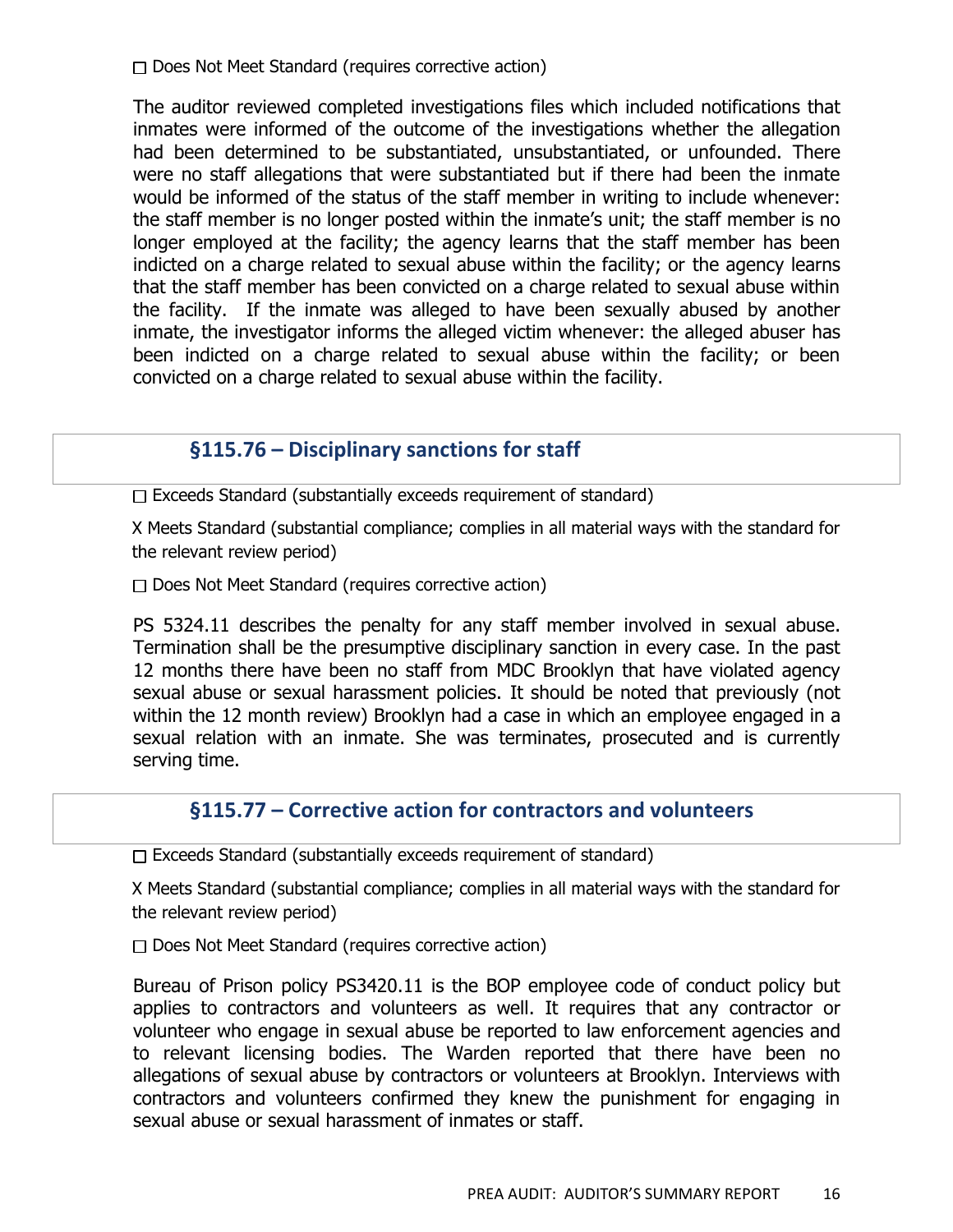## **§115.78 – Disciplinary sanctions for inmates**

 $\Box$  Exceeds Standard (substantially exceeds requirement of standard)

X Meets Standard (substantial compliance; complies in all material ways with the standard for the relevant review period)

 $\Box$  Does Not Meet Standard (requires corrective action)

Bureau of Prison policy PS5324.11 stipulates that inmate-on-inmate sexual activity (not forced) will result in an incident report be written for violation of Code 205. This report results in a disciplinary hearing being held on the inmate within the facility. Inmate on staff sexual activity will be subject to disciplinary action and/or criminal prosecution, as appropriate.

#### **§115.81 – Medical and mental health screenings; history of sexual abuse**

 $\Box$  Exceeds Standard (substantially exceeds requirement of standard)

X Meets Standard (substantial compliance; complies in all material ways with the standard for the relevant review period)

 $\Box$  Does Not Meet Standard (requires corrective action)

Bureau policy PS5324.11 requires that any inmate reporting any prior victimization be seen no longer than 14 days after arrival. Any inmate screening indicating the inmate perpetrated sex abuse is also seen within 14 days. Medical and Mental Health staff indicated during their interviews that they receive written consent before reporting prior sex victimization, which took place not in an institutional setting.

#### **§115.82 – Access to emergency medical and mental health services**

 $\Box$  Exceeds Standard (substantially exceeds requirement of standard)

X Meets Standard (substantial compliance; complies in all material ways with the standard for the relevant review period)

 $\Box$  Does Not Meet Standard (requires corrective action)

Bureau of Prison Policy PS5324.11 mandates that all inmate victims of sexual abuse receive immediate access to medical and mental health services. MDC Brooklyn (medical staff/mental health staff) and Lutheran Hospital provides this care. Inmates receive information and timely access to contraception and to sexually transmitted infection prophylaxis. There is no cost for forensic exams or treatment to the inmate. There have been no cases at Brooklyn requiring these services.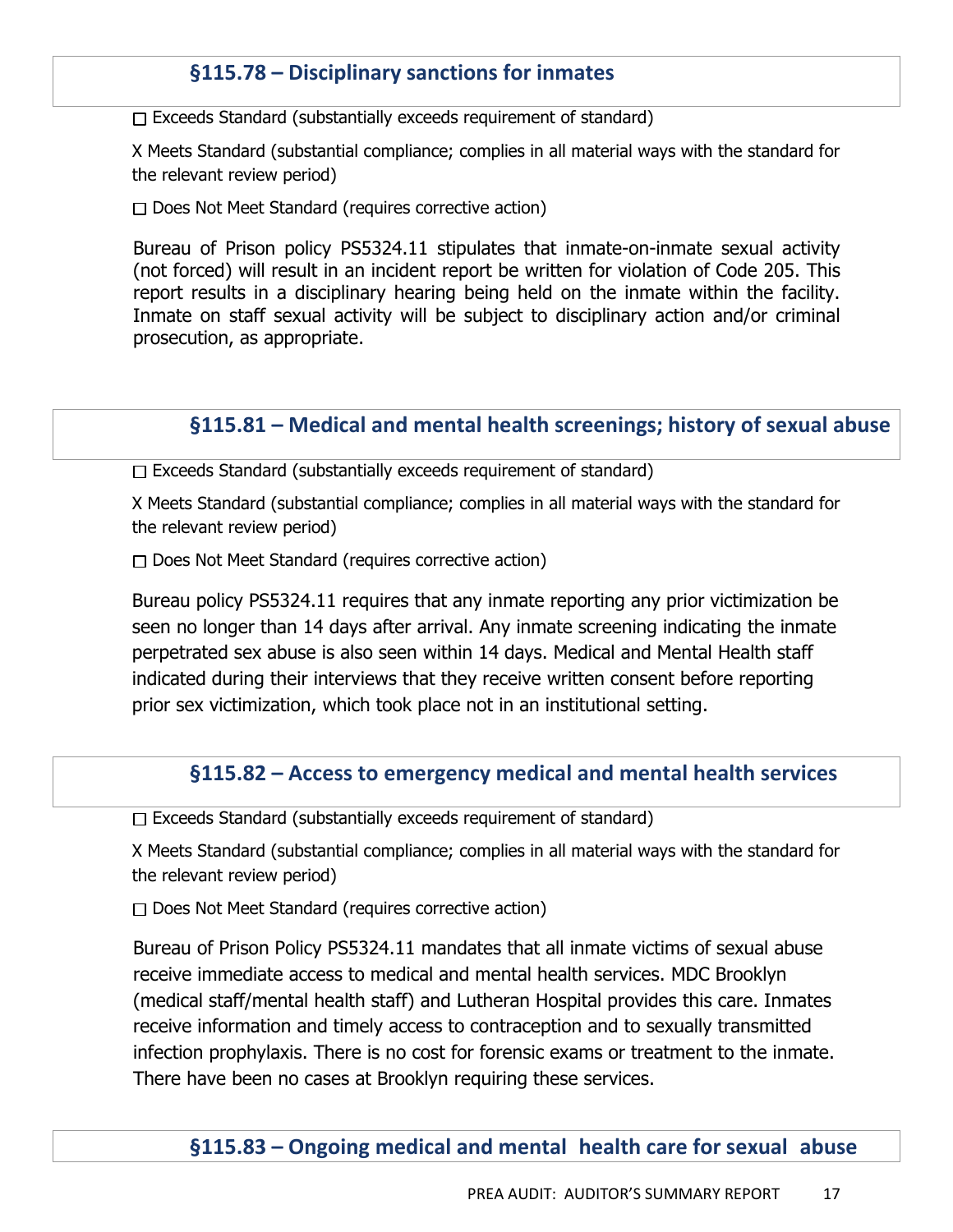#### **victims and abusers**

 $\Box$  Exceeds Standard (substantially exceeds requirement of standard)

X Meets Standard (substantial compliance; complies in all material ways with the standard for the relevant review period)

 $\Box$  Does Not Meet Standard (requires corrective action)

Agency policy PS5324.11 requires all inmates be offered medical and mental health evaluations to those who were sexually abused in any prison, jail or juvenile facility including follow up services. Brooklyn offers mental health services to all known inmate abusers, when appropriate. The facility also offers mental health service to all know inmate victims as well. This practice was confirmed by interviews with Medical and Mental Health staff and inmates interviewed with prior victimization.

#### **§115.86 – Sexual abuse incident reviews**

 $\Box$  Exceeds Standard (substantially exceeds requirement of standard)

X Meets Standard (substantial compliance; complies in all material ways with the standard for the relevant review period)

 $\Box$  Does Not Meet Standard (requires corrective action)

Agency policy PS5324.11 requires post incident reviews be done within 30 days of the conclusion of every investigation except were the allegation was unfounded. This was confirmed in interviews with the SIA Lieutenant, the PREA Compliance Manager and the Warden. The auditor did verify reviews done on completed cases. The Institution PREA Compliance Manager is responsible for preparing this report, including recommendations for improvements, and forwards it to the Warden.

#### **§115.87 – Data Collection**

 $\Box$  Exceeds Standard (substantially exceeds requirement of standard)

X Meets Standard (substantial compliance; complies in all material ways with the standard for the relevant review period)

 $\Box$  Does Not Meet Standard (requires corrective action)

The agency provided documents demonstrating data was being collected, aggregated and maintained. Data is collected from a number of sources, but main source is TRUINTEL system. This collects data on inmate on inmate sexual assault and harassment cases. Office of Internal Affairs (OIA) has a separate system on staff on inmate sexual cases, and the privatization office has a system for collecting data on these incidents. PREA Coordinator has access to info in TRUINTEL and gets other information upon requests from OIA and privatization staff. The information is aggregated for all to be placed in DOJ BJS Report. The report was completed and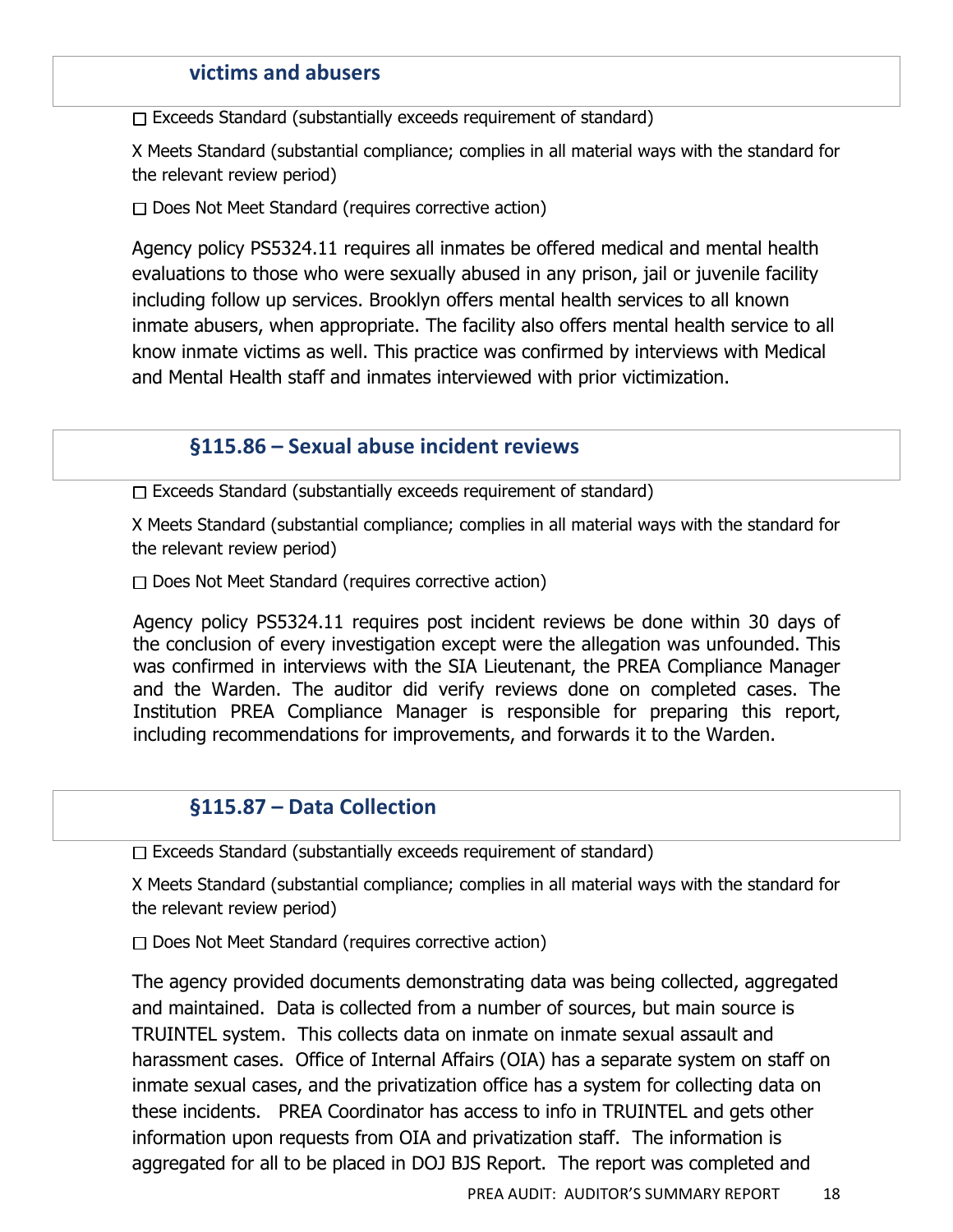provided to DOJ November 2013. During a visit to the Central Office, the auditor observed the data systems, and had investigator staff walk through TRUINTEL system and privatization office through their system. Both systems collect a lot of good data to include info from the reports. The private facilities provide same data, just different system. David Haasenritter, PREA auditor, verified this.

#### **§115.88 – Data Review** □ **for Corrective Action**

 $\Box$  Exceeds Standard (substantially exceeds requirement of standard)

X Meets Standard (substantial compliance; complies in all material ways with the standard for the relevant review period)

 $\Box$  Does Not Meet Standard (requires corrective action)

The Annual report only covered the period from August 2012 to December 2012. IT staff stated they had the info for the whole year, but decision by the PREA Coordinator was to just do the initial time period the standards came into effect. They did not do a comparison because "this was the first year". FBOP Director signed the report. It is posted on the FBOP website. David Haasenritter, PREA auditor, verified this.

### **§§115.89 – Data Storage,** □ **Publication, and Destruction** □

 $\Box$  Exceeds Standard (substantially exceeds requirement of standard)

X Meets Standard (substantial compliance; complies in all material ways with the standard for the relevant review period)

 $\Box$  Does Not Meet Standard (requires corrective action)

Data is strictly controlled throughout the system. Only SIS staff has access and full rights as applicable. Additionally, at the FBOP Central Office only the research office, PREA Coordinator, and other limited staff have view rights; at the FBOP regional offices the Deputy Director, correctional services, and PREA compliance manager has view rights; and at facility Warden, Associate Warden, Security Captain, Psychology, and PREA Compliance Manger has view rights. Access to the office system is limited to members in their office. Data provided in annual report and posted for public to see. Data is retained for at least 10 years. David Haasenritter, PREA auditor, verified this.